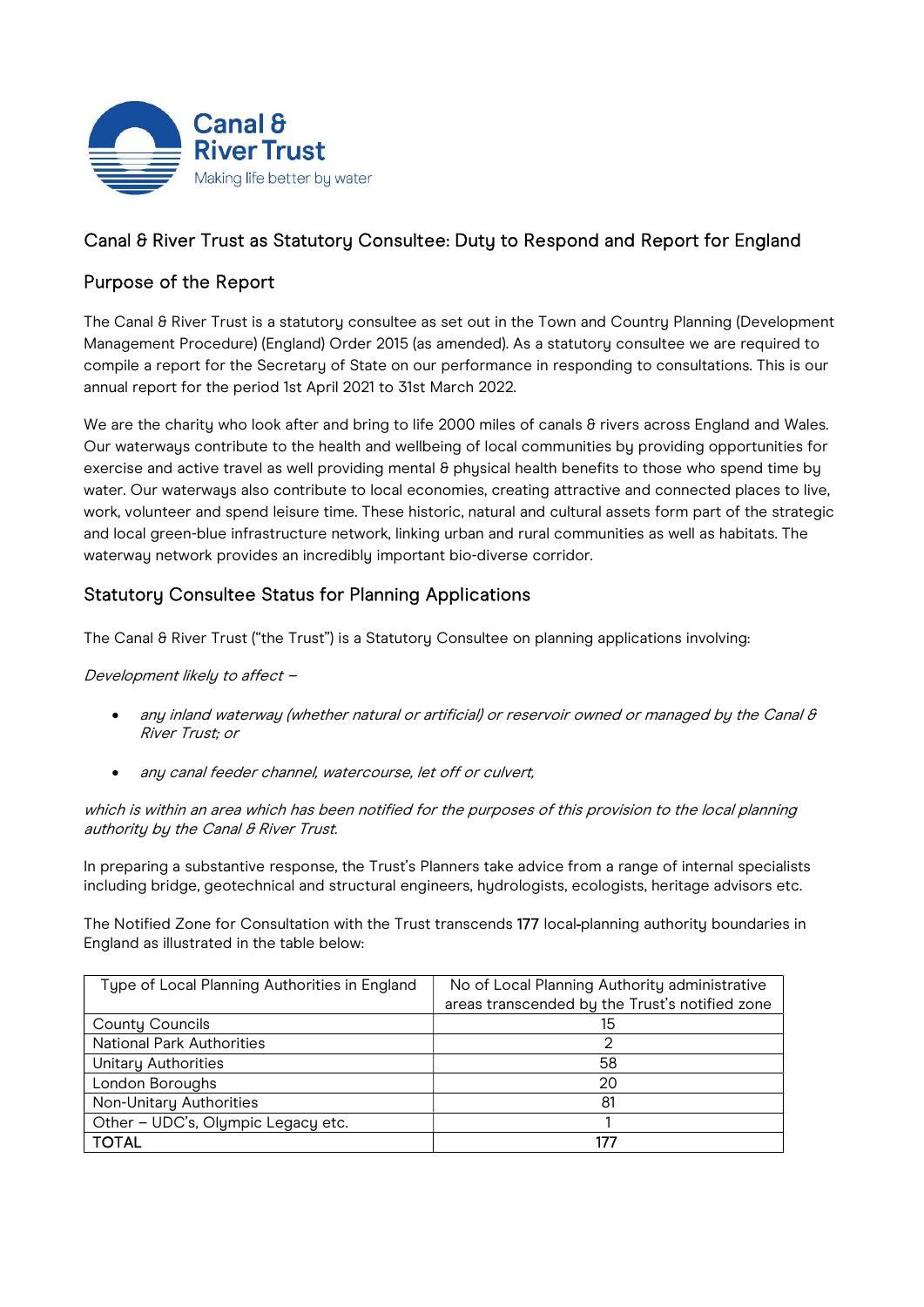### Number Of Consultations Received

During the period 1 April 2021 – 31<sup>st</sup> March 2022 the Trust was asked to respond to 3,773 pre-application, planning and related application consultations. This figure includes:

- 785 consultations to which the Trust has no statutoru dutu to respond, such as applications for listed building consent, applications for the discharge of conditions, but which we chose to respond to and,
- 784 consultations from LPAs which were outside the notified area for consultation and where the LPA was consulting us for no specific reason. These were returned to the relevant LPA without further action.

For the purposes of the remainder of this report, these 1,569 consultations have been excluded.

The Trust therefore received a total of 2,204 pre-application and registered planning application consultations in England to which there was a duty to respond within the period 1 April 2021 to 31 March 2022. The figures reported below relate to these consultations:

| <b>Consultation Type</b>                         | Number of consultations received<br>requiring a response in 2021/22 |
|--------------------------------------------------|---------------------------------------------------------------------|
| Pre-application consultations received from LPAs |                                                                     |
| Pre-applications received from others            | 103                                                                 |
| Registered planning application consultations    | 2.028                                                               |
| received from LPAs                               |                                                                     |
| <b>TOTAL</b>                                     | 2.204                                                               |

Of these 2,204 statutory consultations received, the Trust did not receive sufficient information to enable us to make a substantive response to 58 of these consultations despite requests made. A further 3 consultations related to applications that were withdrawn before the Trust made a substantive response.

We therefore consider that the Trust had a duty to respond to 2,143 consultations as follows:

| <b>Consultation Type</b>                      | Number of consultations received requiring a<br>response in 2021/22 |
|-----------------------------------------------|---------------------------------------------------------------------|
| Pre-application consultations received from   | 73                                                                  |
| <b>LPAs</b>                                   |                                                                     |
| Pre-applications received from others         | 103                                                                 |
| Registered planning application consultations | 1.967                                                               |
| received from LPAs                            |                                                                     |
| <b>TOTAL</b>                                  | 2.143                                                               |

The following analysis is based on these figures.

#### The Canal & River Trust's Overall Performance

The Trust is required to make a substantive response within 21 days of receiving sufficient information or within an extended period which has been agreed between the parties.

The table below sets out our compliance in this regard: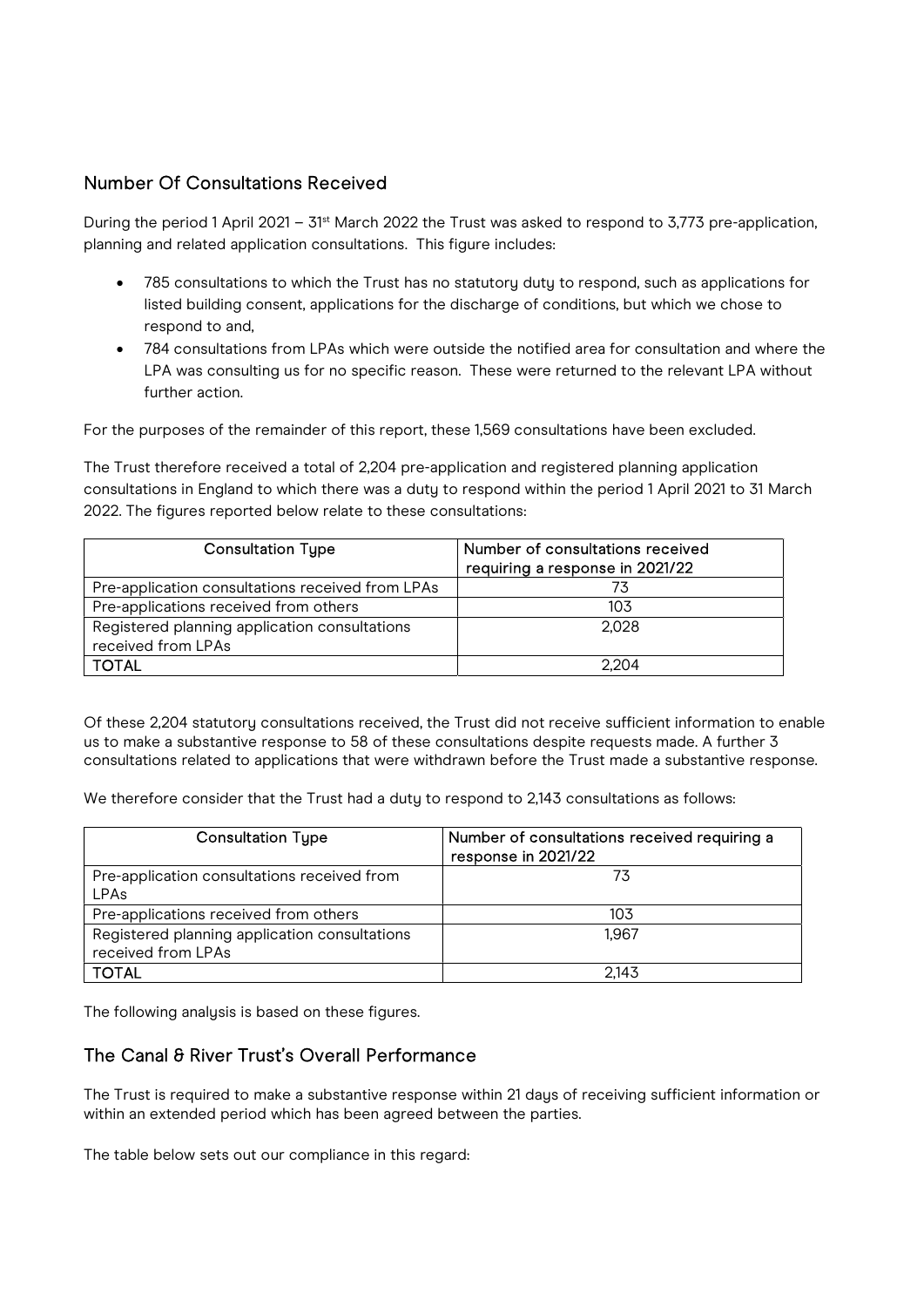|                                                                                                        | No. of registered<br>planning<br>application<br>consultations | No. of pre-<br>application<br>consultations<br>received from<br><b>LPAs</b> | No. of pre-<br>application<br>consultations<br>received from<br>others | Total no. of<br>consultations |
|--------------------------------------------------------------------------------------------------------|---------------------------------------------------------------|-----------------------------------------------------------------------------|------------------------------------------------------------------------|-------------------------------|
| No. of<br>consultations in<br>compliance with<br>statutory<br>deadlines                                | 1,758                                                         | 57                                                                          | 65                                                                     | 1,880                         |
| No. of<br>consultations in<br>compliance with<br>agreed<br>extensions to the<br>statutory<br>deadlines | 186                                                           | 15 <sup>15</sup>                                                            | 28                                                                     | 229                           |
| No. of application<br>consultations in<br>non-compliance                                               | 23                                                            |                                                                             | 10                                                                     | 34                            |
|                                                                                                        | 1,967                                                         | 73                                                                          | 103                                                                    | 2,143                         |

In summary the overall response rate within 21 days or an agreed extension period is 98%. This exceeds the MHCLG set target response rate of 80 – 95% of responses to be made within 21 days or an agreed extension.

### Reasons For Non-Compliance With 21-Day Deadline Or Agreed Extension For Consultations

A substantive response to 34 consultations was not provided by the Trust within 21 days of receipt or within an agreed extension period. For 46% of these consultations however, substantive responses were provided within 7 days of the deadlines as shown in the table below:

| No. of additional days that statutory deadline |                      |      |
|------------------------------------------------|----------------------|------|
| and agreed extension of time exceeded          | No. of Consultations | $\%$ |
| 1 day                                          |                      | 20%  |
| $2 - 3$ days                                   |                      | 6%   |
| $4 - 7$ days                                   |                      | 20%  |
| $8 - 14$ days                                  | 8                    | 24%  |
| $15 - 21$ days                                 |                      |      |
| 22 - 28 days                                   |                      | 6%   |
| $> 28$ days                                    |                      | 9%   |
| No response made                               | 5                    | 15%  |
| <b>TOTAL</b>                                   | 34                   | 100% |

The reasons for non-compliance are below:

| Principal reasons for non-compliance             | No. of Consultations | %       |
|--------------------------------------------------|----------------------|---------|
| Resourcing issues e.g. annual leave, sick leave, |                      |         |
| internal consultations                           |                      | 12%     |
| Extension requested but not agreed               |                      | 21%     |
| Public holidays                                  |                      |         |
| Delayed - Internal Consultations                 |                      | 26%     |
| Other or reason not specified                    |                      | 26%     |
| No Response                                      |                      | 15%     |
| <b>TOTAL</b>                                     | 34                   | $100\%$ |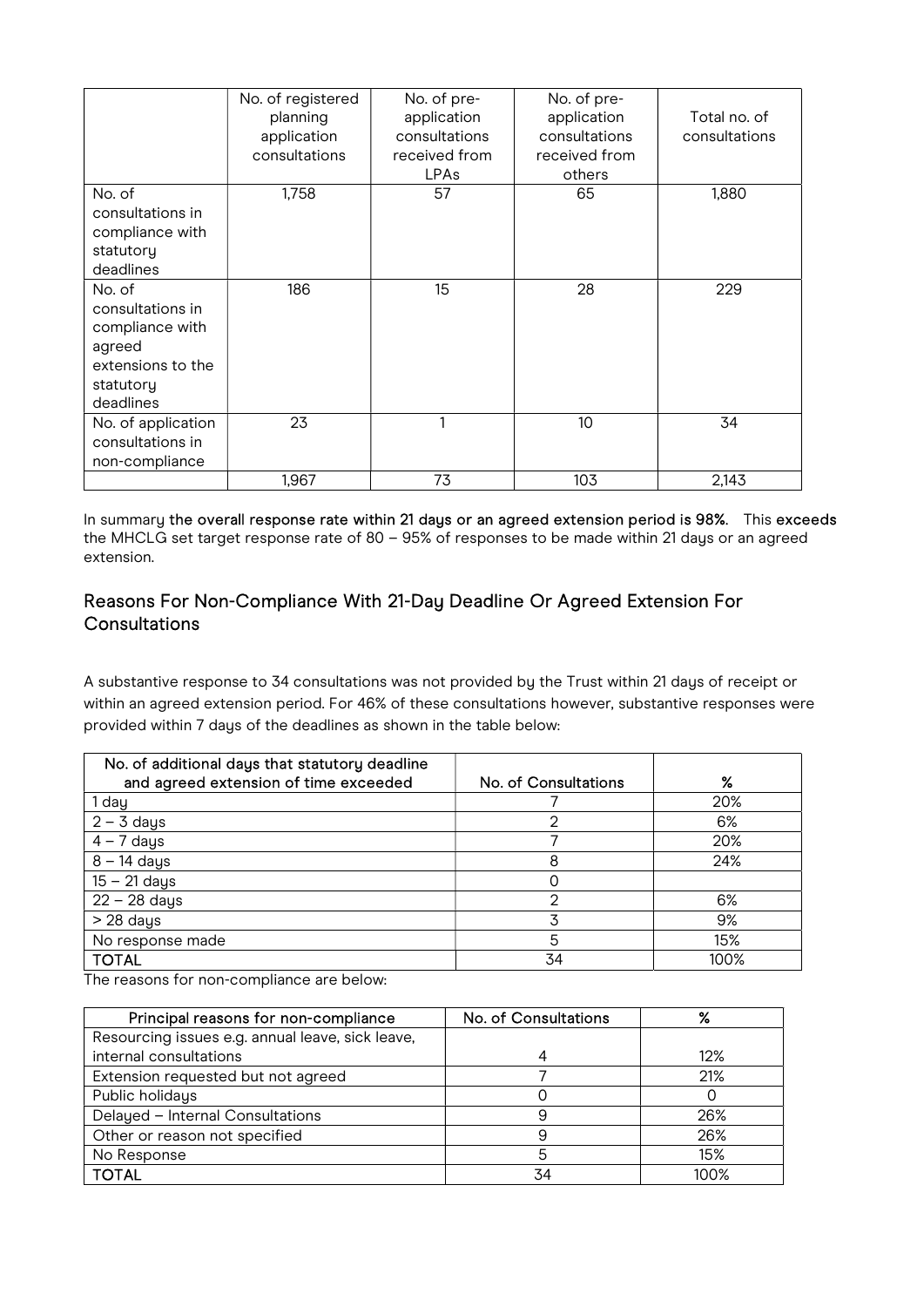## Pre-application Consultations

In the period 1 April 2021 to 31 March 2022 the Canal & River Trust received a total of 176 pre-application consultations, which represents 8% of the total number of consultations requiring a response received. Of these 73 (41%) were received from LPAs whilst 103 (59%) were received from persons other than a Local Planning Authority ("LPA").

### Key Issues for the Trust as Statutory Consultee

At the Canal & River Trust we are constantly championing the creation of safe, accessible and beautiful waterway places, the building block of which is the structural integrity of our waterway network and its associated assets. Our network also acts as critical national infrastructure (CNI) either directly such as through water transfer and supply or by hosting infrastructure provided by others, for example utility services. In many cities and towns, the towpaths are an integral part of the active travel infrastructure.

We seek to safeguard our network and promote beauty through our statutory consultee role. Our approach is to seek early engagement, offering realistic, robust and viable solutions. As a result of this approach, we objected to 1% of the consultations reported above, only objecting where there was an unresolved fundamental concern. Our ongoing challenge is obtaining pre-application engagement. We understand how important it is for certainty in the planning process. Obtaining the specialist input from the Trust at an early stage of a development proposal is vital to avoiding delay in the process or unintended consequences, and maximising the safety and benefits of waterside developments. Ultimately, if we are not asked to input decision makers and developers may be unaware of the potential impacts they may have. Failure to protect the structural integrity of the waterways can leave communities faced with the prospect of flooding through waterway breaches and CNI being put at risk.

We believe that recognising and realising the benefits of waterways by integrating them with development in their vicinitu can assist with the levelling up and regeneration agenda. Our waterwaus are on the doorstep of 9 million people and reach some of the most deprived communities within the UK. Over 60% of these communities experience some measure of deprivation and/or have high BAME concentrations. Developments which embrace the waterways can unlock their many benefits helping deliver on the public health, net zero carbon, digital connectivity and social inclusion agendas whilst providing a platform to assist with addressing the biodiversity crisis and for creating beautiful places for existing and emerging communities and supporting economic activity.

Our towpath network has seen continued increases in use in recent years, demonstrating its value as a free asset to local communities for health and wellbeing purposes. It is therefore important that we continue to engage positively in the Development Management process as a statutory consultee, to ensure that the network remains fit for purpose and engages positively with new developments, their occupants and users.

Failure to recognise and address the specialist issues relating to our historic network, as part of the planning process, could lead to adverse consequences for the health and well-being of communities, strategic and local connectivity as well as the resilience of place and the safeguarding of CNI. We therefore welcome the opportunity to engage with DLUHC to consider how our knowledge of the waterways and their benefits is best used to inform the planning system of the future. This is to ensure that development however it is granted safeguards our network, public safety and CNI and allows the waterways to play their full role in achieving sustainable beautiful places which deliver on the government's policy agendas.

#### Data compiled May 2022

Contact Details

Heather Clarke Strategy, Engagement and Impact Director Canal & River Trust Mobile: 07801 079856 heather.clarke@canalrivertrust.org.uk